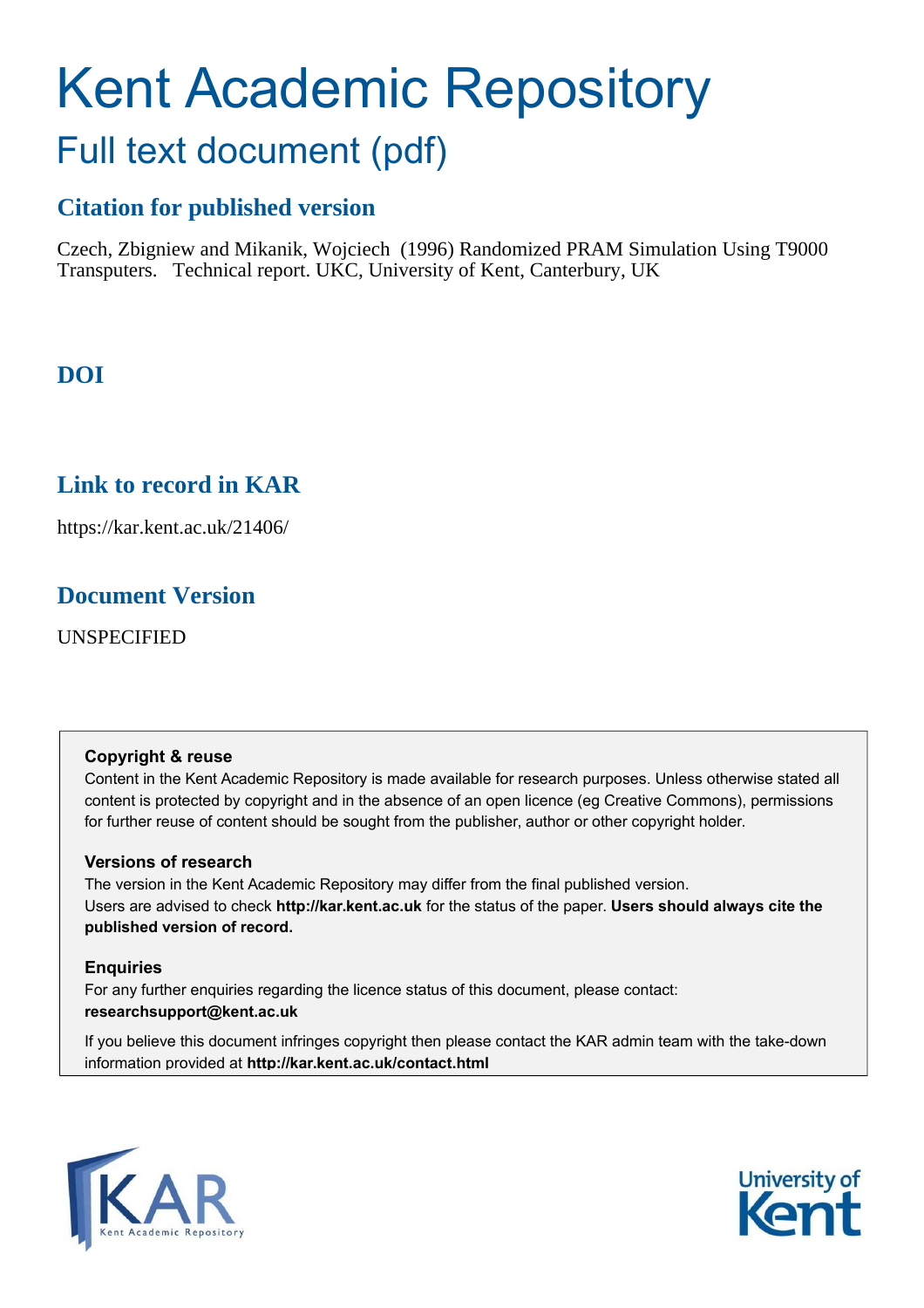### Randomized PRAM Simulation Using T- Transputers

zbigniew J. Czech – wojciech Mikanik j Institute of Computer Science, Silesia University of Technology a a comment and a calculate  $\frac{1}{2}$   $\frac{1}{2}$   $\frac{1}{2}$   $\frac{1}{2}$   $\frac{1}{2}$   $\frac{1}{2}$   $\frac{1}{2}$   $\frac{1}{2}$   $\frac{1}{2}$   $\frac{1}{2}$   $\frac{1}{2}$   $\frac{1}{2}$   $\frac{1}{2}$   $\frac{1}{2}$   $\frac{1}{2}$   $\frac{1}{2}$   $\frac{1}{2}$   $\frac{1}{2}$   $\frac{1}{2}$   $\frac{1}{2}$   $\frac{1}{2}$   $\frac{1}{2}$  E-mails: {zjc,wmikanik}@zeus.polsl.gliwice.pl

#### Abstract

The parallel random access machine -PRAM is the most commonly used generalpurpose machine model for describing parallel computations Unfortunately the PRAM model is not phy sically realizable, since on large machines a parallel shared memory access can only be accomplished at the cost of a significant time delay. A number of PRAM simulation algorithms have been presented in the literature The algorithms allow execution of PRAM programs on more realistic parallel machines In this paper we study the randomized simulation of an EREW -exclusive read exclusive write PRAM on a module parallel computer -MPC The simulation is based on utili zing universal hashing. The results of our experiments performed on the MPC built upon Inmos T9000 transputers throw some light on the question whether using the PRAM model in parallel computations is practically viable given the present state of technology

Key words- Parallel computing PRAM model randomized PRAM simulation algorithms module parallel computer, universal hashing, T9000 transputer

#### $\mathbf{1}$ Introduction

The parallel random access machine -PRAM is the most commonly used generalpurpose machine model for describing parallel computations. The PRAM consists of a set of processors, where each processor is a random access machine -RAM All processors share the memory and communicate through it The PRAM is relatively easy to program because one does not need to allocate storage within a distributed memory or specify interprocessor communication. Unfortunately the PRAM model is not physically realizable, since on large machines a parallel shared memory access can only be accomplished at the cost of a significant time delay.

A number of PRAM simulation algorithms have been presented in the literature -for the survey see The algorithms allow execution of PRAM programs on more realistic parallel machines Among several types of such machines is a fully connected parallel computer called a module parallel computer -MPC The MPC consists of a set of RAM processors Each processor of the MPC has an associated memory module and is connected via communication links to all other processors A memory module operates sequentially responding to only one data access request at a time

In this paper we study the randomized simulation of an EREW -exclusive read exclusive write PRAM on an MPC. The simulation is based on utilizing universal hashing. The results of our experiments performed on the MPC built upon Inmos T9000 transputers throw some light on the question whether using the PRAM model in parallel computations is practically viable given the present state of technology

The remainder of the paper is organized as follows. In section 2 we describe the PRAM model. Section 3 defines the MPC. Section 4 presents some theoretical results regarding the randomized

 $R$ research supported by the Folish Committee for Scientific Research under the grant BR-228/ RAu2/95.

 $^\circ$  Kesearch supported by the European Committee under the Tempus programme grant IMG-94-FL-1098 and by the r committee for Scientific Committee for Scientific Committee for Scientific Committee (Scientific Co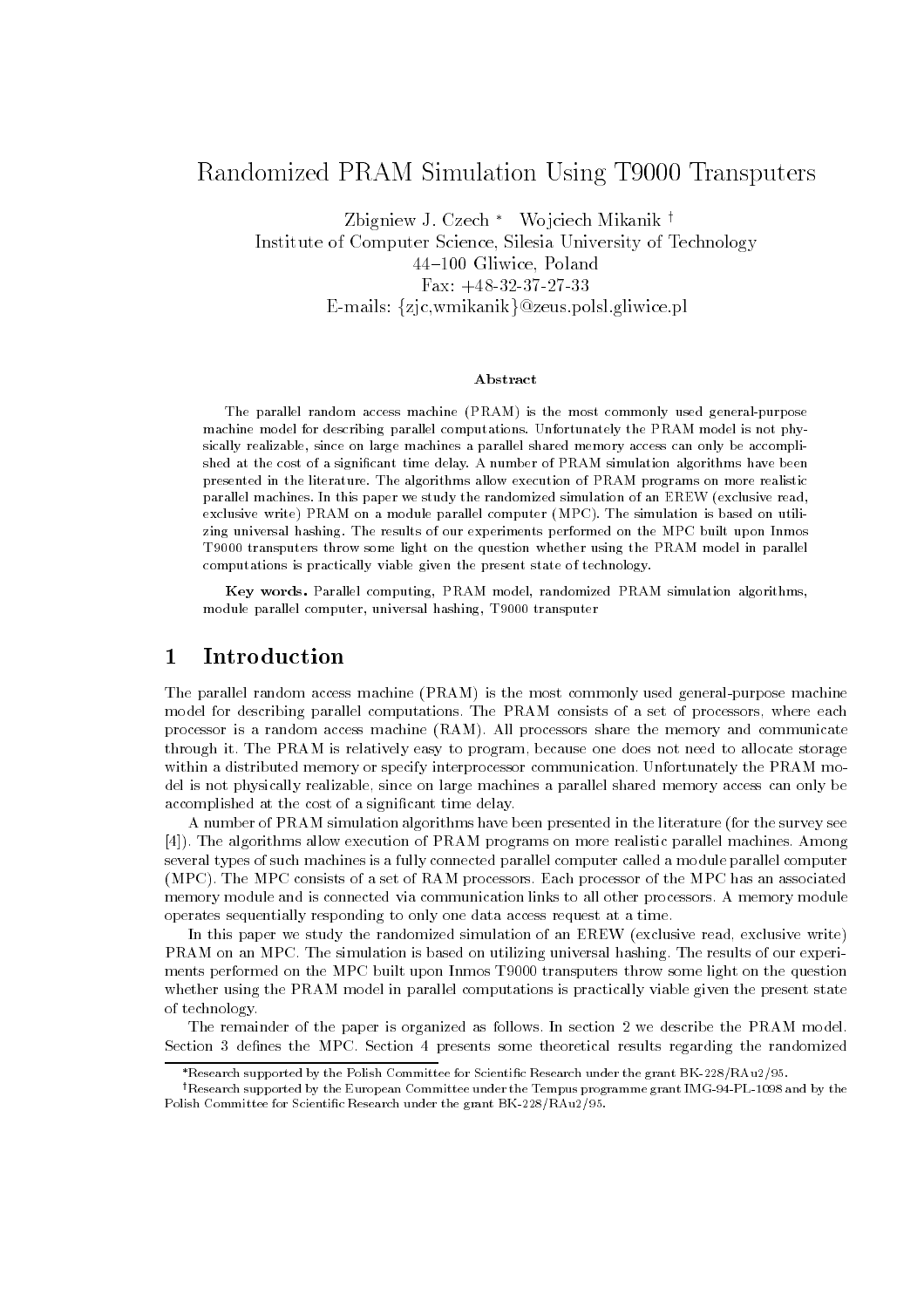PRAM simulation. In Section 5 we describe the architecture of the Parsys SN9500 parallel computer which served as the platform for our experiments. In Section 6 the PRAM simulators which have been designed and implemented are discussed. Section 7 presents a matrix multiplication algorithm used for the purpose of simulation. In Section 8 the experiments which were conducted are described. Section 9 concludes the paper. The Appendix contains the results of the experiments.

#### PRAM model  $\overline{2}$

and  $\{ \cdot \cdot \}$  is consistent of  $\{ \cdot \cdot \}$  and and also consistent of  $\{ \cdot \cdot \}$  is  $\{ \cdot \cdot \}$  and  $\{ \cdot \cdot \}$  and  $\{ \cdot \cdot \}$ locations also called variables -see Fig The processors work synchronously ie no processor will



Figure 1: The PRAM model of computation

proceed with instruction  $i + 1$  until all have finished instruction i. In every step of the PRAM, each processor executes a private RAM instruction. In particular, each processor may read a variable from the shared memory into its local memory, write a variable from its local memory to the shared memory, er perform some internal computation (sq) computation internal computation etc. Approximation of the control variables contained in its local memory It is assumed that the execution of each instruction takes unit time Depending on whether various processors may access the same memory location on a given step or not, the following variants of the PRAM model are distinguished:

- the exclusive reading exclusive write  $\{m+1, n+1, \ldots, m+1\}$  at most one at most one processor many reading or write to a particular variable
- the concurrent ready exclusive write  $\mathcal{C}$  with  $\mathcal{C}$  is allowed the which multiple processors may ready from a particular variable, but at most one processor may write to a particular variable,
- the concurrent ready concurrent write  $\sqrt{2}$  and  $\sqrt{2}$  concerns multiple processors may ready or write to any variable

There is also a further classification of the CRCW PRAM model based on a writing conflict resolution strategy which specifies what is written when more than one processor writes to a particular variable on a given step For more details regarding this classication see

#### 3 Module parallel computer

A module parallel computer -MPC consists of <sup>n</sup> RAM processors each of which has an associated memory module A memory module is a collection of variables Every processor may access every memory module via a fully connected network linking the processors -see Fig 
 It is assumed that an access takes constant time. The memory modules, however, are sequential devices, i.e. all access requests that arrive at a memory module in a given step are processed one at a time This can result in memory contention, in which an access request is delayed because of a concurrent request to the same module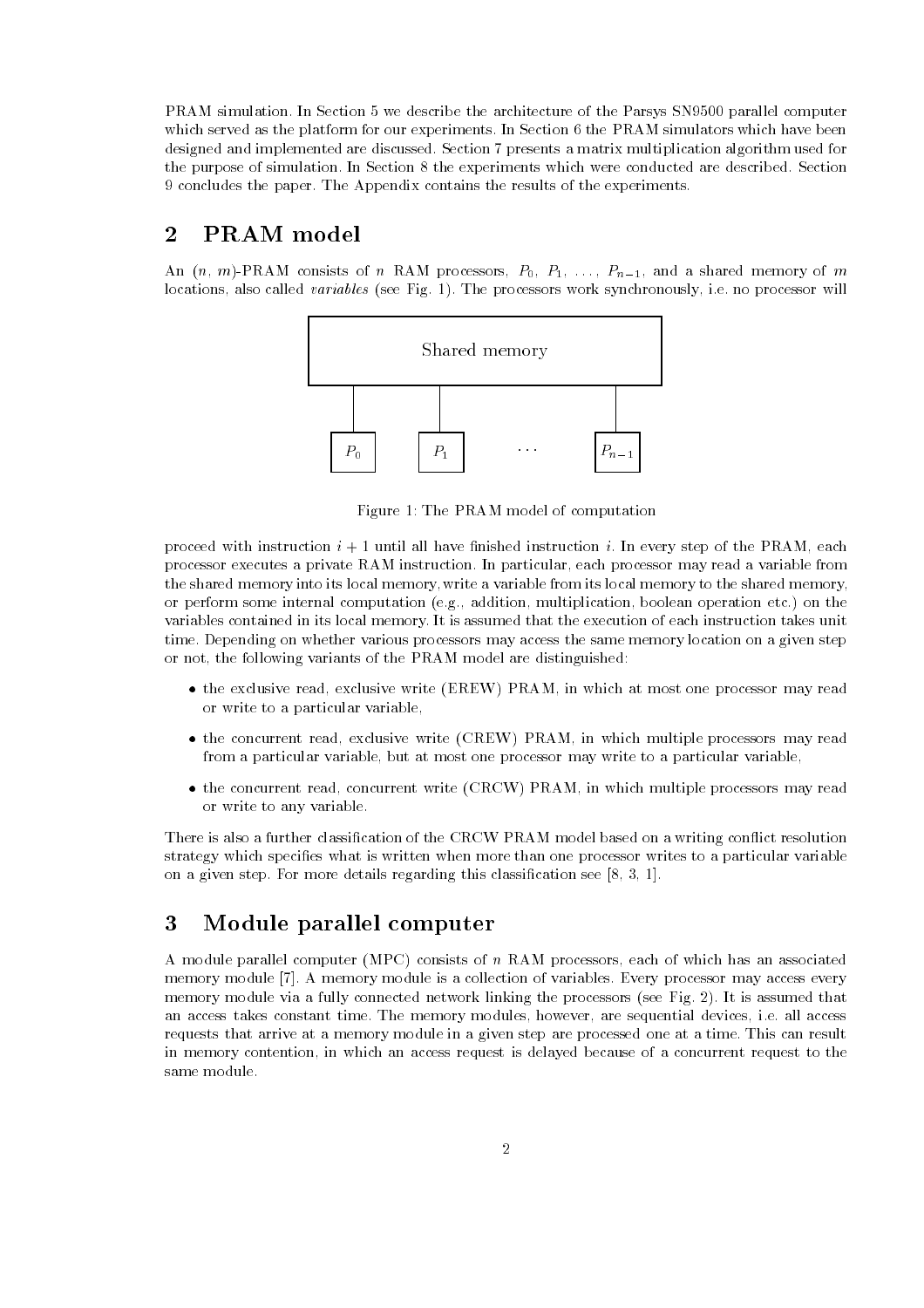

Figure 2: The module parallel computer

### Randomized PRAM simulation

 $\mathcal{L}_{\mathcal{U}}$  a simulation of machine  $\mathcal{L}_{1}$  , and algorithm that allows an algorithm that allows an instruction from M- to be executed on M Our goal is to simulate an EREW PRAM on a more realistic parallel machine, namely, an MPC. The basic problem which must be solved by the simulation algorithm concerns the memory management and it can be formulated as follows Consider an -n- mPRAM which is to be simulated on an MPC with  $n$  memory modules, so that each memory module will hold  $m/n$  memory locations. Suppose that on a given MPC step each processor issues a memory request. Then, in the best case each request will go to a different module, and all requests may be serviced in O-, alone , that the communication time communication time with the MPC processors in the MPC and the Commu worst case however, all  $n$  requests may be directed to the same memory module, and will be serviced in -n time The problem of memory management is how to map the logical addresses of the PRAM into the physical addresses of the MPC distributed over its <sup>n</sup> memory modules such that the amount of module contention is minimized given any set of  $n$  requests which are to be serviced.

One of the approaches to solve this problem is based on utilizing universal hashing, as introduced by Carter and Wegman During a simulation the MPC processors apply a hash function <sup>h</sup> chosen randomly from a class of universal hash functions  $H$ . The function  $h$  is used in order to distribute the logical addresses of the PRAM among the memory modules of the MPC It is expected that on every simulation step the function <sup>h</sup> will spread the requests evenly among the memory modules of the MPC regardless of the memory access patterns of the PRAM The class of universal hash functions is defined as follows.

**Definition 4.1** Let  $c \in R$ ,  $k \in N$ ,  $m \in N$ ,  $n \in N$ . A class of hash functions  $H = \{h : h : h\}$  $[0 \dots m-1] \rightarrow [0 \dots n-1]$  is c strongly k universal if for all  $a_1, \dots, a_k \in [0 \dots m-1]$ , pairwise distinct, and all  $b_1, \ldots, b_k \in [0 \ldots n-1],$ 

$$
|\{h \in H : h(a_i) = b_i \text{ for } 1 \le i \le k\}| \le c|H|/n^k.
$$

While simulating the PRAM we assume that the ith processor of the MPC runs the same program as the *i*th processor of the PRAM. The shared memory of the PRAM is divided among  $n$  memory modules of the MPC in such a way that memory module  $M_j$ ,  $0 \leq j \leq n$ , contains all PRAM addresses  $a, 0 \le a \le m$ , for which  $h(a) = j$ . The details of the simulation can be described as follows.

INITIALIZATION. Choose  $h \in H$  at random and store h in every processor of the MPC.

step by step simulation- for the logical address  $\eta$  generated by processor Pi of the MPC apply he to all module in the memory module index  $\{ \quad \cdots \}$  ,  $\{ \quad \cdots \}$  is an and at a variable all memory  $\cdots$ module  $M_{b_i}$ . A memory module  $M_j$ ,  $0 \leq j \leq n$ , collects all requests for variables in  $M_j$  and serves them sequentially. When all requests are served the next PRAM step is simulated.

Now given the above scheme, the question arises how efficient is the simulation, or how long are the queues of requests in front of each memory module Since the PRAM processors operate synchronously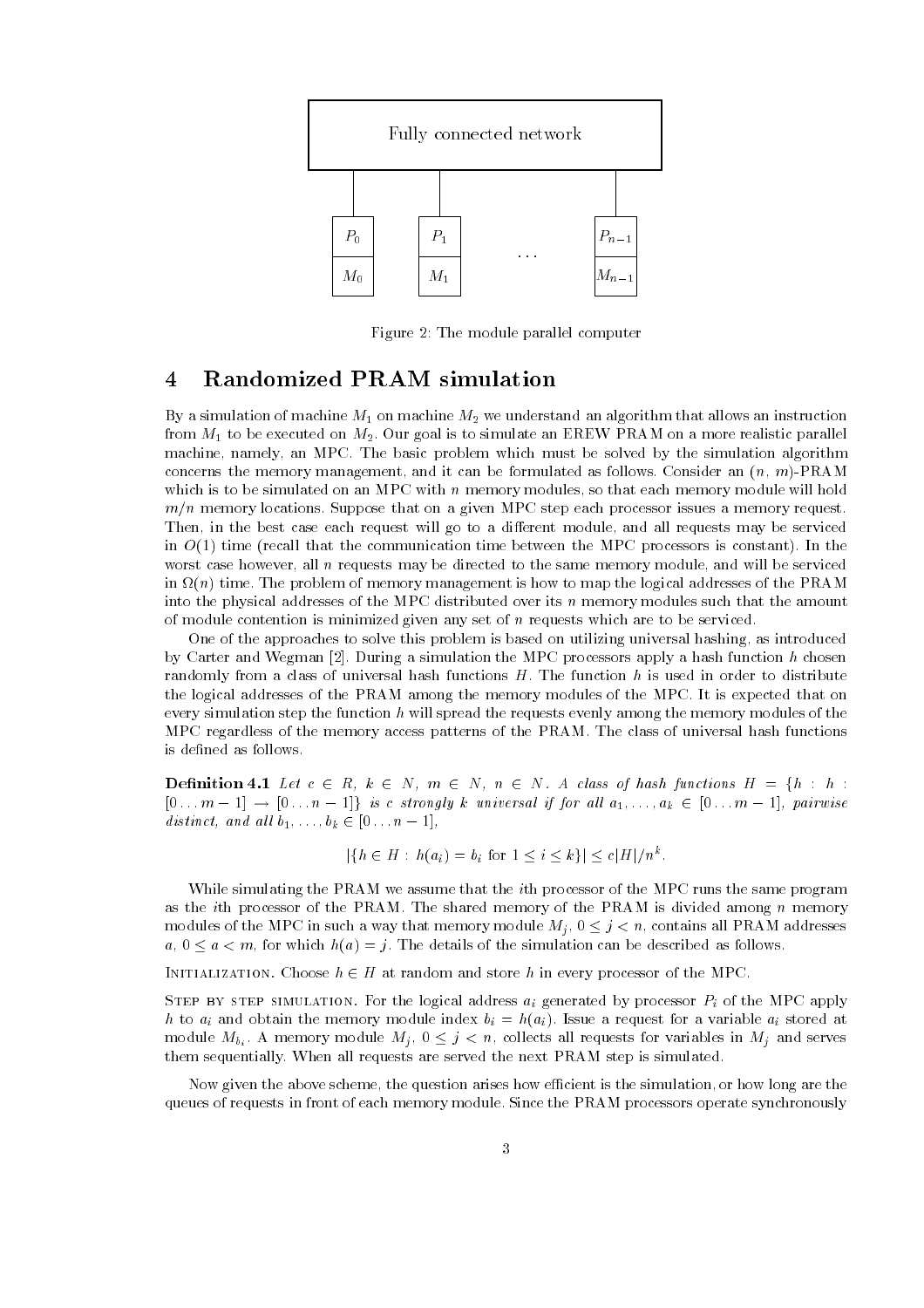all memory requests issued in a particular step must be serviced before the simulation of the next step can begin Therefore our objective is to minimize the length of the longest queue of requests in front of the memory modules -recall that all these requests are serviced sequentially as it bounds the efficiency. To study it in more detail we need to define some parameters describing the length of the queues. Let  $S = \{a_1, a_2, \ldots, a_p\}, S \subseteq [0 \ldots m-1],$  be a set of addresses of arbitrary cardinality p, and let  $h \in H$  . Define

$$
R_{\max}(h, S) = \max_{0 \le j < n} |\{a \in S : h(a) = j\}|, \text{ and}
$$
\n
$$
R_{\max}^p = \max_{S, |S| = p} \sum_{h \in H} R_{\max}(h, S) / |H|.
$$

hH

 $R_{\text{max}}(h, S)$  is the length of the longest queue in front of any memory module when function  $h \in H$  is used and set S of addresses is issued by the processors.  $\sum_{h\in H} R_{\max}(h,\,S) / |H|$  is the expected value of  $R_{\max}(n,\beta)$ , and  $R_{\max}^r$  is the worst case of that value taken with respect to all possible sets  $\beta.$ Mehlhorn and Vishkin proved the following theorem

**THEOLEM T.I** Let  $H$  we are strongly a universal class of functions from  $W$ ,  $H = 1$  to  $W$ ,  $H = 1$ , The second control in the second control in the second control in the second control in the second control in the second control in the second control in the second control in the second control in the second control in th

$$
R_{\max}^p \le k + c p n (p/n)^k / k!
$$

for all  $p \in N$ .

**Proof.** Let S be defined as before and let  $\mathcal{P}_i(S)$  be the probability that  $R_{\max}(h, S) \geq i$ , i.e.  $\mathcal{P}_i(S)$  =  $|\{h\in H: R_{\max}(h,\,S)\geq i\}|/|H|. \text{ Then }\mathcal{P}_p\leq\ldots\mathcal{P}_k\leq\ldots\mathcal{P}_2\leq \mathcal{P}_1\leq 1 \text{ and }$ 

$$
R_{\max}^p = \max_{S, |S|=p} \sum_{i=1}^p \mathcal{P}_i(S) \le (k-1) \cdot 1 + (p-k+1) \cdot \max_{S, |S|=p} \mathcal{P}_k(S)
$$
  

$$
\le k + p \cdot \max_{S, |S|=p} \mathcal{P}_k(S).
$$

Let  $\mathcal{P}_{k,j}(S)$  be the probability that at least k addresses of S are mapped onto memory module j. Then we have  $\mathcal{P}_k(S) \leq \mathcal{P}_{k,0}(S) + \mathcal{P}_{k,1}(S) + \ldots + \mathcal{P}_{k,n-1}(S)$ . Since H is c strongly k universal, for a fixed set  $\{a_1, a_2, \ldots, a_k\}$  it holds

$$
|\{h \in H : h(a_l) = j \text{ for } 1 \le l \le k\}| \le c \cdot |H|/n^k.
$$

Hence  $\mathcal{P}_{k,j}(S) \leq c {n \choose k}/n^k$  and  $\max_{S, |S|=p} \mathcal{P}_k(S) \leq cn {n \choose k}/n^k \leq cn(p/n)^k/k!$ .

Mehlhorn and Vishkin introduced the following class  $G$  of universal hash functions. Let  $m$  be a prime, let  $k$  be an integer and let

$$
G = \left\{ g : g(x) = \left( \sum_{0 \le i < k} a_i x^i \right) \mod m \right\} \tag{1}
$$

for some  $a_i \in [0 \dots m-1]$  and  $a_i \neq 0$  for some  $i \geq 1$ , be the set of all polynomials of degree at most  $k-1$ . Since for every  $x_1, \ldots, x_k$  and  $y_1, \ldots, y_k \in [0 \ldots m-1], x_1, \ldots, x_k$  pairwise distinct, there is at most one non-trivial polynomial g of degree at most  $k-1$  with  $g(x_i) = y_i, 1 \le i \le k$ , it can be concluded that G is 1 strongly k universal. For the purpose of the simulation, class G has to be modified into the form

$$
H_1 = \{ h : h(x) = g(x) \bmod n \} . \tag{2}
$$

Given and an address we can be a growing dim b-cannot we have an address and an address in the MPC which corresponds to location  $\lfloor g(x)/n \rfloor$  of module  $h(x) = g(x) \bmod n$ . Unfortunately, for polynomials of degree greater than 1, the mapping of PRAM addresses  $x$  into their internal locations in memory modules is not one to one. In other words, several addresses can be mapped into the same location in a given module. We call these addresses the *synonyms*. To handle this problem, a memory module maintains for each location  $[g(x)/n]$  a table of pairs  $(x, \text{ data in PRAM location } x)$  for all x mapped to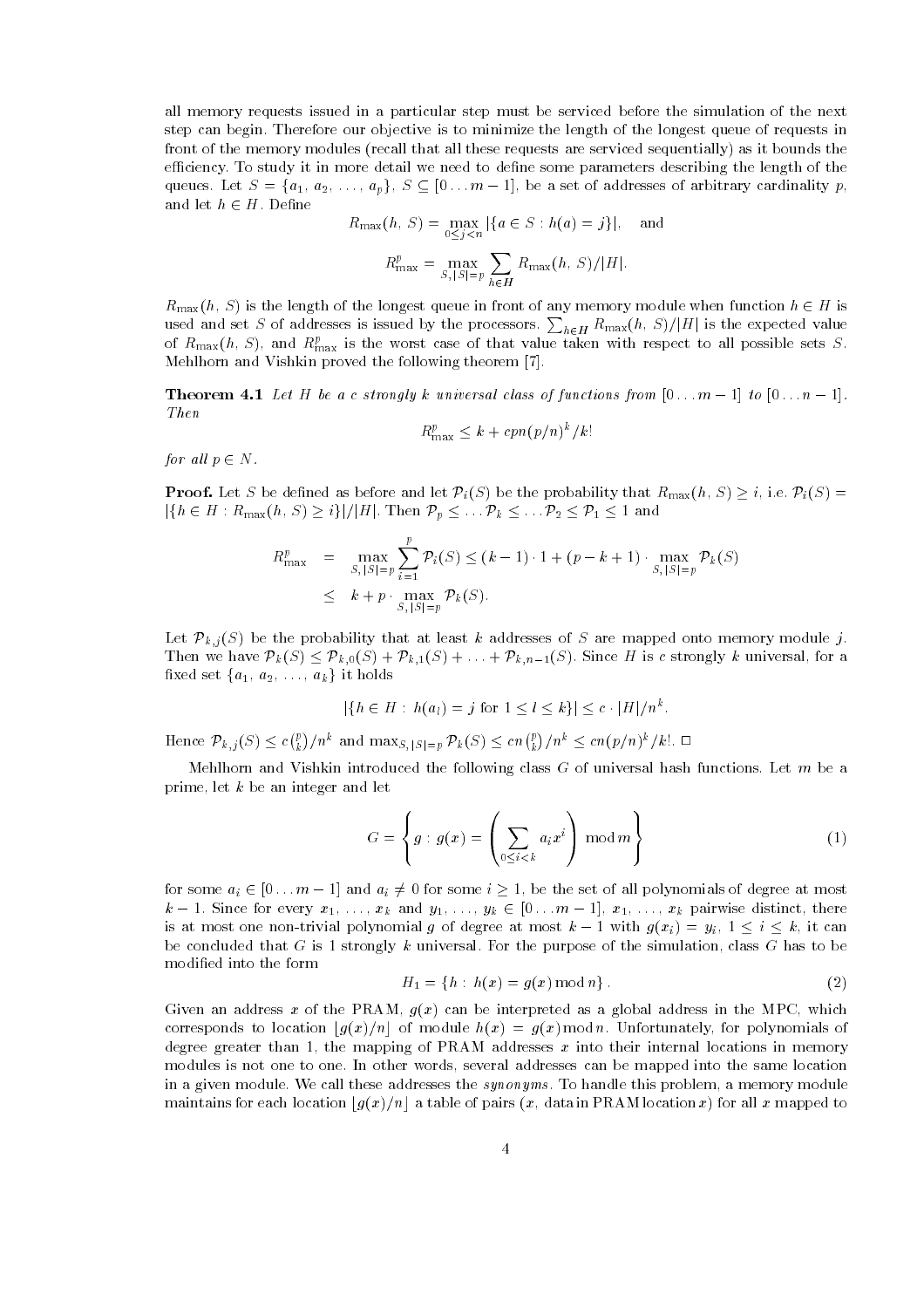that location. Thus PRAM address  $x$  is accessed by searching the table of synonyms associated with location  $\lfloor g(x)/n \rfloor$ .

Carter and Wegman proved the following theorem which makes possible to assess the universality of class file

**Theorem 4.2** If  $H = \{h : h : [0 \dots m-1] \rightarrow [0 \dots m-1] \}$  is c strongly k universal and r:  $[0...m-1] \rightarrow [0...n-1]$  is such that  $|r^{-1}(j)| \leq [m/n]$  for all j,  $0 \leq j < n$ , then class

$$
H = \{ r \circ h : h \in H \}
$$

is  $\hat{c}$  strongly universal where  $\hat{c} = (n \lceil m/n \rceil / m)^k c \leq (1 + n/m)^k c$ .

 $\blacksquare$   $\blacksquare$   $\blacksquare$   $\blacksquare$   $\blacksquare$   $\blacksquare$   $\blacksquare$   $\blacksquare$   $\blacksquare$   $\blacksquare$   $\blacksquare$   $\blacksquare$   $\blacksquare$   $\blacksquare$   $\blacksquare$   $\blacksquare$   $\blacksquare$   $\blacksquare$   $\blacksquare$   $\blacksquare$   $\blacksquare$   $\blacksquare$   $\blacksquare$   $\blacksquare$   $\blacksquare$   $\blacksquare$   $\blacksquare$   $\blacksquare$   $\blacksquare$   $\blacksquare$   $\blacksquare$   $\blacks$ 

From Theorems 4.1 and 4.2 it follows that the expected length of the longest queue  $R_{\max}^c$  when  $h \in H_1$  is used is

$$
R_{\max}^p \le k + \hat{c}pn(p/n)^k / k! \le k + (1 + n/m)^k pn(p/n)^k / k!.
$$
 (3)

### 5 Parsys SN9500 architecture

The two main components of the Parsys SN9500 parallel computer are the Inmos T9000 transputer and the ST C  $\mu$  -corection  $\mu$  and  $\mu$  are much greater than  $\mu$ than any of its predecessors from the transputer family Its peak performance is expected to be 
  $M$  and  $M$  and  $M$  and  $M$  and  $M$  The Inmos species running at  $M$  The Inmos species running at  $M$ up to 100 Mbits/sec in each direction. The on-chip virtual channel processor which operates in parallel with the central processing unit allows physical links to be shared transparently by a large number of virtual channels The packetization and multiplexing operations are implemented directly in hardware The C104 allows to construct networks of very large number of fully-interconnected T9000s without use of any routing software. It has 32 bidirectional data links and two control links. It also includes a full  $32 \times 32$  non-blocking crossbar switch, enabling messages to be routed from any of its links to any other link. The C104 uses "worm-hole routing" which minimizes communication latency, because the chip can start outputting a packet which is still being input The use of a crossbar switch allows packets to be passed through all links at the same times we can route the can packet in any length pack

The SN contains ve C s and up to 
 fullyinterconnected Ts -Fig Each data link of each T9000 is connected to one of the C104 routing devices. Except for two of the T9000s, data is connected to connected the connected to  $\mathbb{R}^n$  . This means that every This means that every This means that every This means the connected to Christian means the connected to Christian means the connected to Chris is connected to every other T9000 via only one C104. The data links of the two T9000s and of the interface card are connected to the fifth C104 which in turn is connected via four pairs of its data links to each of the other routing devices to each of the other routing devices  $\mathbf{r}_i$ 

#### 6 PRAM simulators

The two kinds of simulators called SIM1 and SIM2 have been designed and implemented in the occam language on the Parsys SN9500 parallel computer. The structure of SIM1 is similar to that of the MPC (see Fig. 2). Each processor  $P_i$  and memory module  $M_i, i \in [0 \dots n-1]$ , is simulated by a single occam process with both processes corresponding to a pair  $\{Y_i\}$  - $\{Y_i\}$  praced on a single transputer.

the second simulated simulated module computer module module parallel computer (module  $\rightarrow$  ) as shown in Fig. 1, The MMPC consisted of n processor memory module pairs (F), where each processor executes a number of computation threads  $T_i^v, T_i^1, \ldots, T_i^{u-1}, i \in [0 \ldots n-1]$ . The number of threads  $u$  is called the parallel slackness of the MMPC. The parallel slackness is introduced in order to maintain high utilization of the simulating processors through overlapping their local computations with global communication. More specifically, if one thread of the MMPC requests a shared memory access, then instead of the simulating processor remaining idle during the time the request is serviced, it may context-switch to another thread.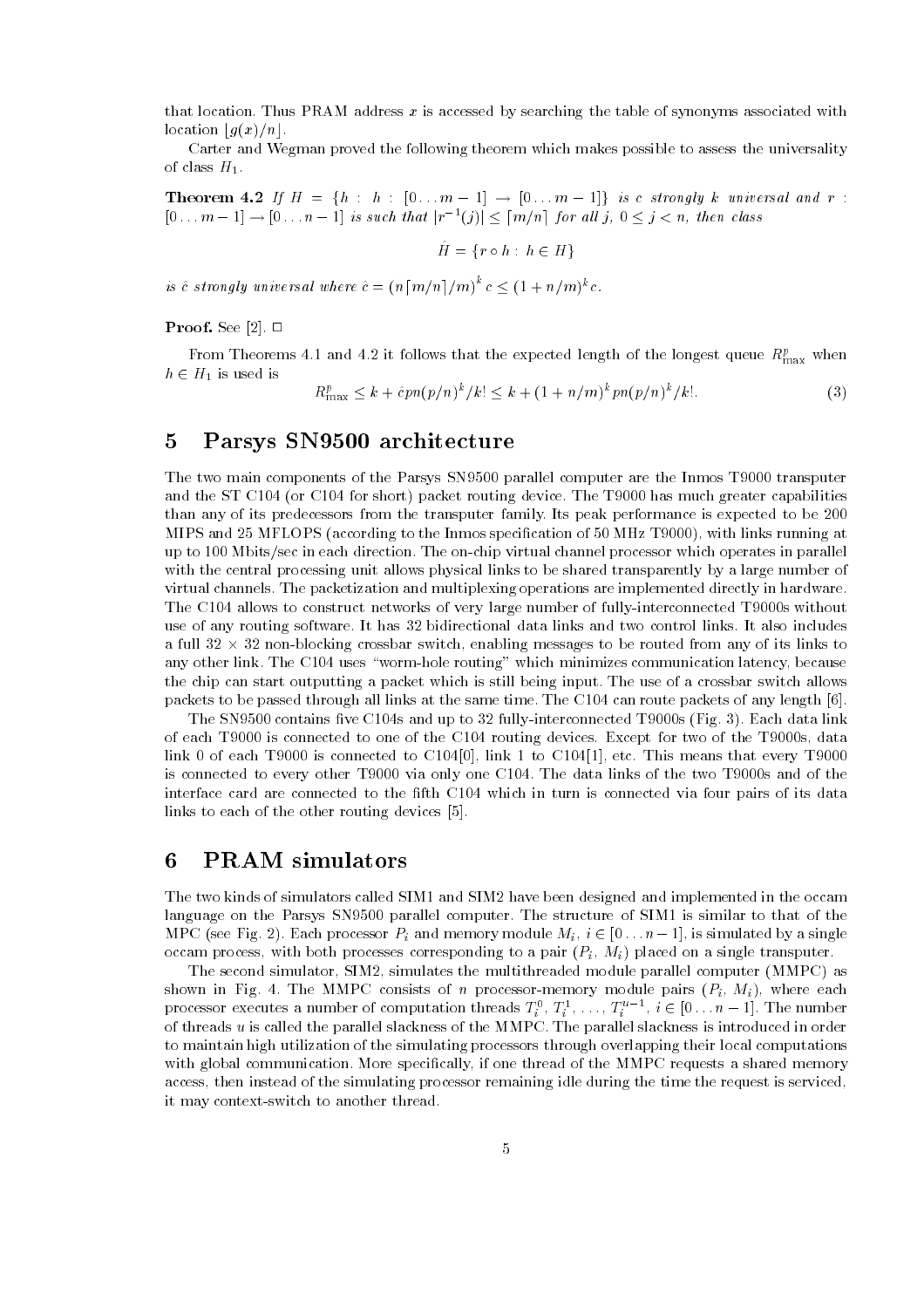

Figure 3: The Parsys SN9500 Parallel Computer

The structure of the simulator SIM2 reflects the structure of the MMPC. Namely, the *i*th transputer of the simulator runs  $u$  processes simulating the computation threads  $T_i^*, T_i^*, \ldots, T_i^*$  , and a process simulating a memory module  $M_i$ .

#### SIMULATOR SIM1

As mentioned above, two occam processes run on a single transputer in SIM1. A high priority process called Memily and Members and Members are memory Memory Mi - Shared Memory Mi - Shared Memory Mi - Sha accepts memory access requests performs the appropriate operations and sends back to the requesting process either a content of the specied memory location -for reading or an acknowledge message -for writing The second low priority process called CPU <sup>i</sup> runs the program of the ith PRAM processor Since all transputers used in SIM are fully connected each CPU <sup>i</sup> communicates with each Memi directly via a pair of occam channels In a single step a CPU <sup>i</sup> may asynchronously perform an arbitrary number of local operations followed up by at most one access to any of the memory modules All the CPU <sup>i</sup>s synchronize their work after each computation step as follows First the can approach and was interested to the computer of the contract of the contract of the CPU in a reply to the c collects the messages from the CPU <sup>i</sup>s and then broadcasts the signal to these processes enabling them to resume their computations. A front-end process running on an additional transputer of SIM1 performs I/O operations, initiates the work of all processes and measures the time of computations.

#### SIMULATOR SIM2

altogether u cocam processes CPU iu iu iu culturali cae culture celli CPU iu iu culture celli celli celli cell the ment of the case on a single transpose of Simon (Fig. of). She mented, there is an MMU is a process which acts as a concentrator of memory requests from the  $CPUs$ . A similar role plays a synchronization process Synci collecting all the synchronization messages from CPU s and then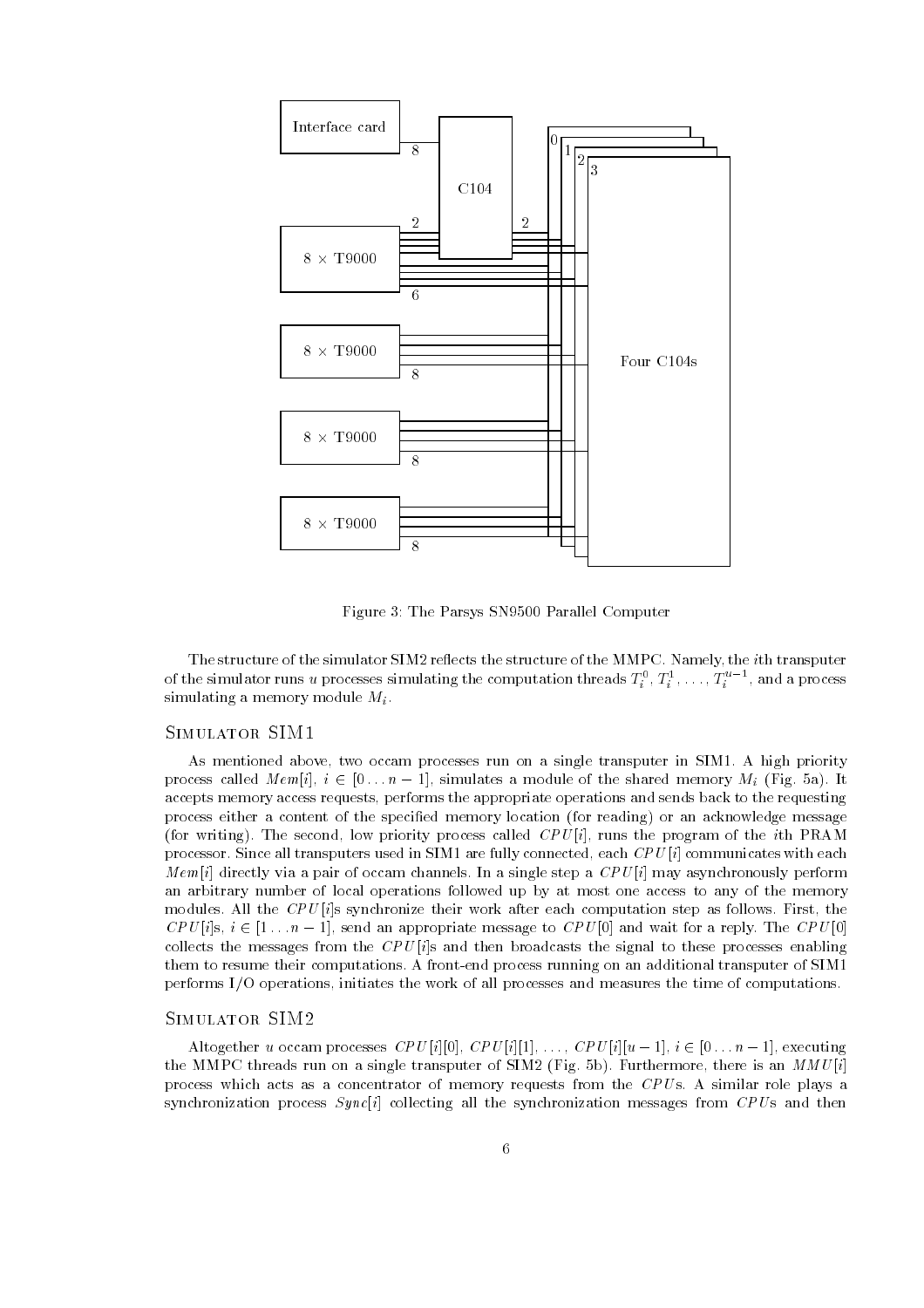

Figure 4: The multithreaded module parallel computer

transmitting to them a signal received from Synchol three of the communication in Simple to carried out through the (race) mechanic crance at the channels Only the communication among the Syncicle mechanic and music are extra through the transputer of the transputer lines with the transputer of the transputer of th processes have high occam priority A special scheme is applied to ensure that the local computations of a  $CPU$  is not interrupted in favour of another  $CPU$  process.

#### $\overline{7}$ Matrix multiplication algorithm

In order to measure the performance of the simulators described in the previous section, an EREW PRAM matrix multiplication algorithm has been implemented -see Fig Each processor Pi <sup>i</sup> -, and all the computes every need to result the results of the results matrix  $\alpha$  starting from row in We assume that  $a < c$ .

**Example.** Let the constants defining the sizes of matrices A, B and C be  $a = 4$ ,  $b = 3$  and  $c = 5$ , and let it was denoted the result of the restaurance of  $\mathfrak{g}_1$  in  $\infty$  , where  $\mathfrak{g}_2$  is the result of the restaurance elements are not the form of the control of the control of the control there are memory the control to the control of among processors during the read and write operations. Then, each processor  $P_i$  computes values cities and signification and so one on the society of the context of the context of the context of the context these computations, as all processors  $P_i$  and  $P_j$ , for  $i \neq j$ , read elements from different rows and rows and and and B - (and B - and B - and B - and B - and B - and B - and B - and B - and B - and B - and B elements City i *i lantar* city mod City i i lantar city i lantar computer and memory access pattern for l -lled circles mark elements that have been already computed and unlled ones the elements to be evaluated In the next staget once all the values in row City of the values in row City processor Pi begins the computation of values Ci n existing in the computation of values  $\mathcal{C}$ stage there is enough work on processor processors processor  $P$  and  $P$  nish their work after processors  $P$ computing the respectively algorithm computer when the and computered when computers when P  $\mu$  computes all the values in row C look in row

The EREW PRAME matrix multiplication algorithm was in our control in our control in our control in our control in our control in our control in our control in our control in our control in our control in our control in ou that the lines in Fig.  $\mathbf{r}$  and  $\mathbf{r}$  and  $\mathbf{r}$  are shown below below below below below below below below below below below below below below below below below below below below below by a shown below below by a

- $(1)$  $\mathbf{L}$  is a set of  $\mathbf{L}$  into  $\mathbf{L}$  and  $\mathbf{L}$  is a set of  $\mathbf{L}$
- $(2)$  $\blacksquare$  ) and collected by  $\blacksquare$  . The collection of  $\blacksquare$
- $(3)$  $tmp = tmp + Register1 \times Register2$
- $(4)$  $\mathcal{L}$  . Let us the contract  $\mathcal{L}$  and  $\mathcal{L}$  is the contract of  $\mathcal{L}$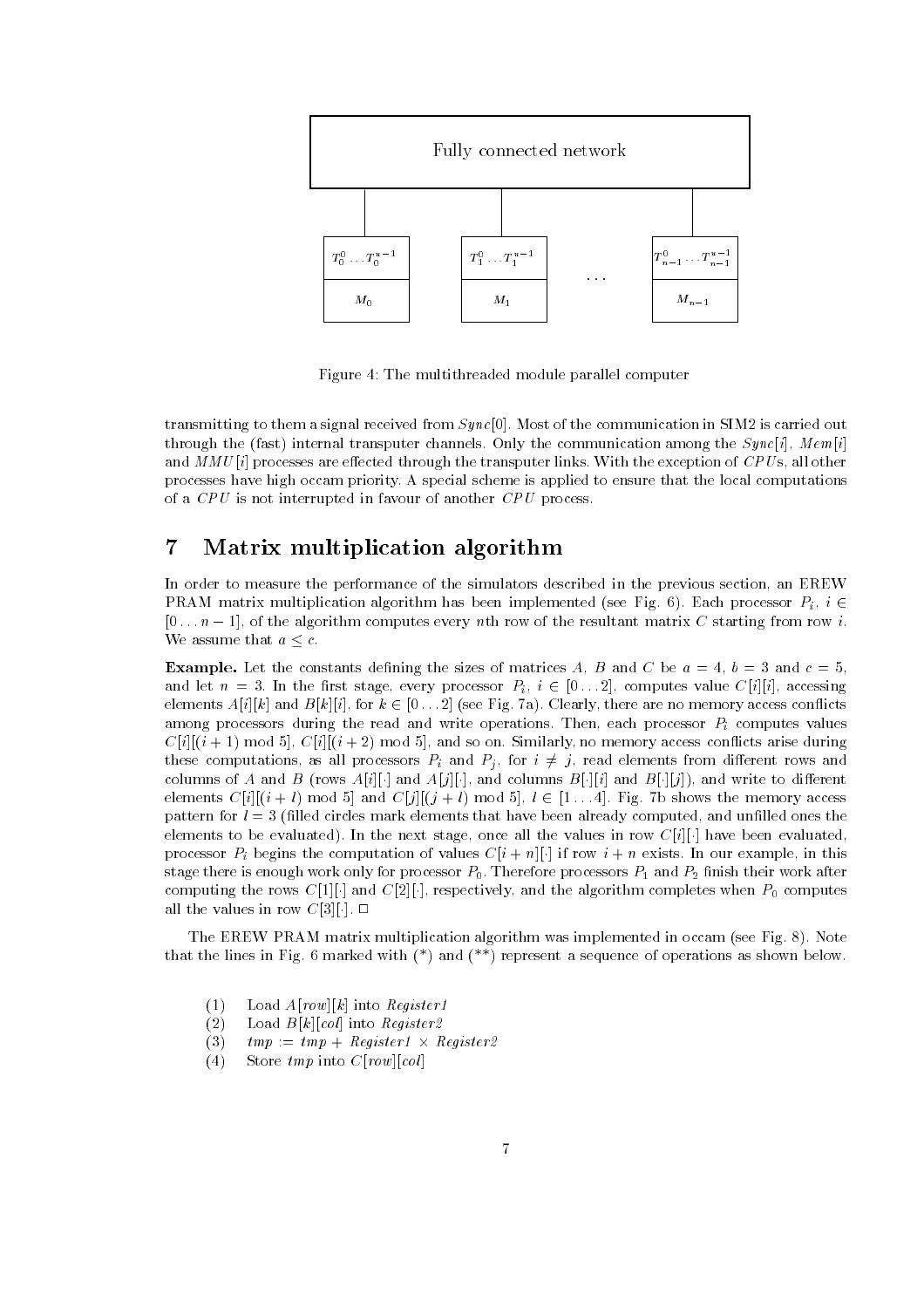

figure of fine structure of processes running on the the state of simulators of simulators simulations  $\frac{1}{2}$ line denotes a pair of occam channels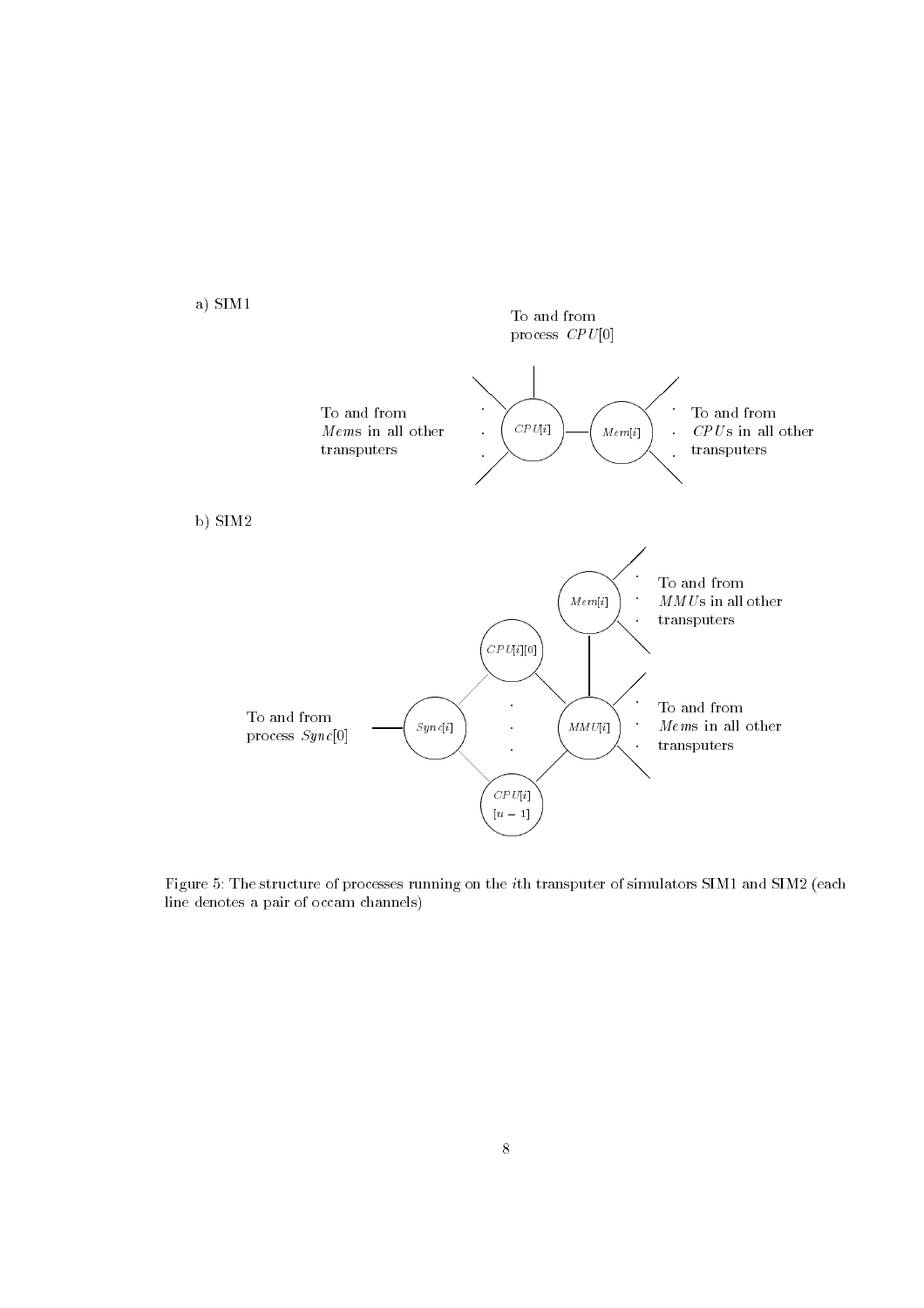```
- - n - number of PRAM processors
         . It also be constants dening the sizes of matrices \boldsymbol{\alpha} and \boldsymbol{\alpha} and \boldsymbol{\alpha}A  array a  
b  
 of oat#
         B  array b  
c  
 of oat#
         c and \sim . The contract of the contract of the contract of \simpartners in the contract of the second state of the second state of the second state of the second state of the
            \mathit{row} \ := \ iwhile row < a do
                for j  i to -
i  c   do
                    col = j \mod ctmp := 0for the computer of the form of the computer
(*)<br>(**)  tmp  tmp  Arow
k
  Bk
col 
-
 rested to the collection of the collection of the collection of the collection of the collection of the collect
                end for
                row := row + nend while
         end parfor
```
Figure 6: The EREW PRAM matrix multiplication algorithm

 $\blacksquare$  and  $\blacksquare$  and  $\blacksquare$  access the shared memory were input the shared memory were induced by using the Load procedure calls and local variables tmpa and tmpb in place of registers -see lines -a and -b in Fig Once the reading request is completed, the Load procedure executes the code synchronizing the work of and CPU s of a simulator The line - ( ) if it is a contract was implemented by lines ( ), and I ( ) and I ( The Store procedure writes the value of its second parameter into an address of the shared memory defined by its first parameter, and then synchronizes its work with other  $CPUs$ .

#### 8 Experiments

The goal of the experiments was to investigate the performance of the simulators SIM1 and SIM2. For the purpose of simulation the EREW PRAME matrix matrix multiplication algorithm was used the second The algorithm was executed on the square matrices A, B and C of size  $s \times s$ , where  $s = 16, 32, 48, \ldots$ , The simulators themselves and the matrix multiplication algorithm were implemented in occam The experiments were carried out on the Parsys SN9500 parallel computer populated with  $n = 16$  $\mathbf{r}_i$  transputers - and additional transputer range  $\mathbf{r}_i$  , and the Theorem silicon process The Theorem was applied, with a clock speed of 20 MHz and the data links configured to run at 100 Mbits/sec. The computation times were measured by making use of an internal high priority processor timer incremented every  $1 \mu s$ . Each execution time measurement was averaged over 20 experiments.

The timings of the sequential version of the matrix multiplication algorithm ran on a single T9000 transporte are shown in Table 1. August 1. August 1. August 1. August 1. August 1. August 1. August 1. August execution time, the standard deviation, the maximum and minimum execution time, respectively, among the 20 experiments).

The two versions of the matrix multiplication algorithm were implemented. In the first one, all the matrices  $A, B$  and  $C$  were located in the shared memory. In the second version, only matrix  $C$  was stored in the shared memory, whereas the matrices  $A$  and  $B$  were copied into the local memory of each transputer. As the result, the ratio of local memory accesses and computations to shared memory accesses was increased. We shall call this ratio a *grain size*.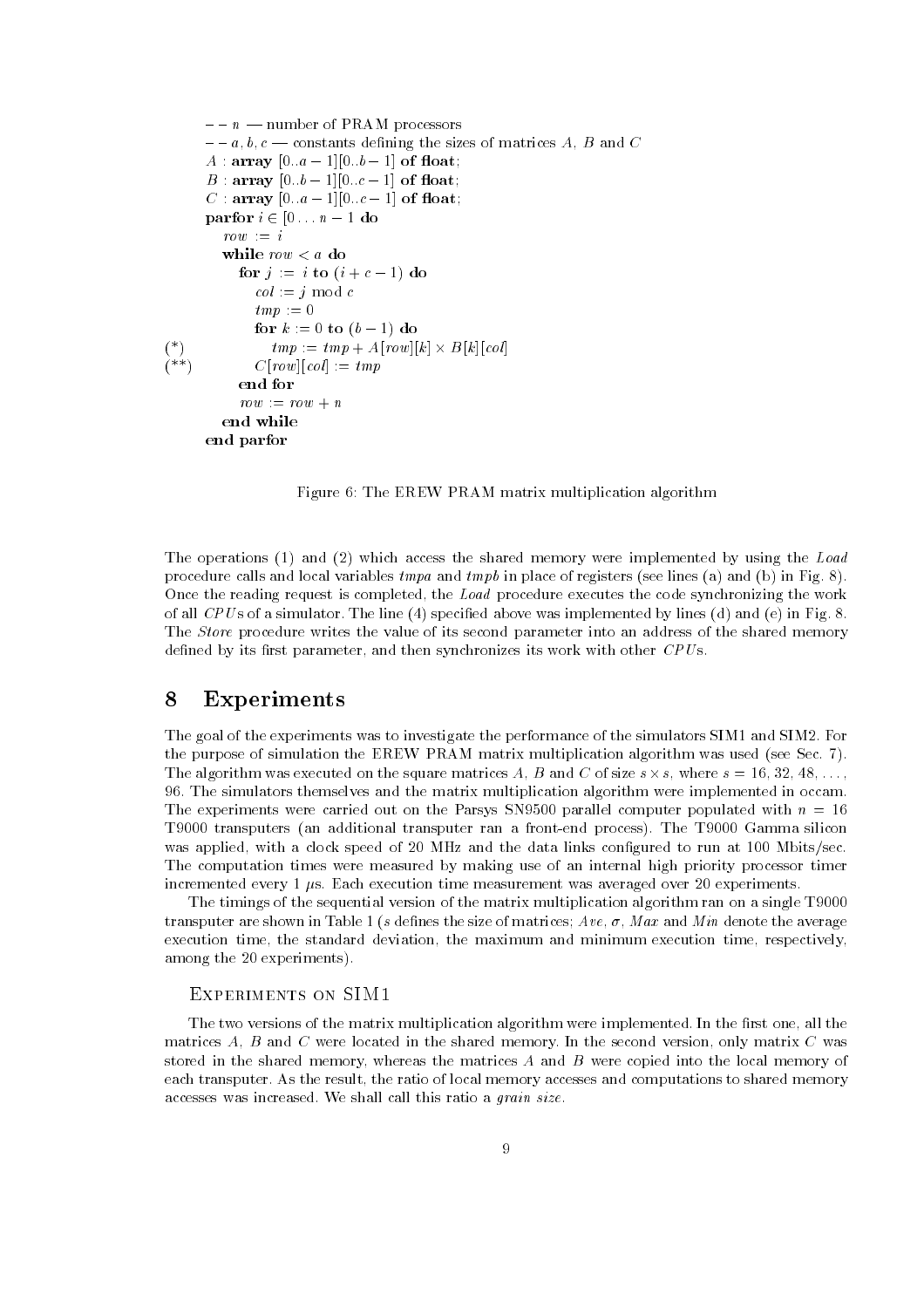

Figure 7: Memory access patterns for the EREW PRAM matrix multiplication algorithm

For these two versions of the algorithm, the two series of experiments were conducted, in which the polynomial has functions has degree and degree log n were applied respectively that applied respectively and , and , and , and the new random coefficients of the new random coefficients of the polynomials  $\alpha$  ,  $\alpha$  ,  $\alpha$  ,  $\alpha$  ,  $\alpha$  ,  $\alpha$  ,  $\alpha$  ,  $\alpha$  ,  $\alpha$  ,  $\alpha$  ,  $\alpha$  ,  $\alpha$  ,  $\alpha$  ,  $\alpha$  ,  $\alpha$  ,  $\alpha$  ,  $\alpha$  ,  $\alpha$  ,

The equation (1) indicates that the expected length of the longest queue  $R_{\text{max}}^c$  is smaller if the degree of the polynomial hash function h is higher, e.g. equal to 3. In such a case one can expect that the simulation is more efficient, as the shorter queues of requests are serviced quicker. However, on the other hand, an evaluation of a polynomial of higher degree is more computationally expensive and adversely influences the efficiency. Therefore in practice the degree of the polynomial hash function should be chosen as a result of some compromise

The results of the tests for the first version of the algorithm are shown in Tables 2 and 3, and illustrated in Fig -graphs -a and -b -the graphs in Fig depict speedups dened as S T-Ts where T-T-1 is the execution time of the sequential version of the matrix multiplication  $\omega$ a single transputer, and  $T_s$  is a time of the PRAM simulation of the algorithm). As can be seen from graphs (a) and (a) and multiplication of multiplication of matrices simulated on a signal and times longer than on a single processor The reason of this low performance is a small grain size of the computations Namely only two -relatively cheap local oatingpoint operations on the matrix elements and a few three pairs address operations are executed for the three pairs of an  $\mathfrak{t}$  and the three shared memory access and a global synchronization and  $\{x_i\}$  and  $\{x_i\}$  are  $\{x_i\}$  . The synchronization of  $\{x_i\}$ the matrix multiplication algorithm with a small grain is a demanding test for the PRAM simulation

The graphs -a and -b also show how a degree of the polynomial hash function inuences the performance of the simulation. The first degree polynomial gives a little shorter average execution times, although the times themselves are less regular and predictable. For example, for the matrices of size  $32 \times 32$  the longest execution time in the first series of our experiments was more than twice as long as the longest time in the second series. Those shorter average execution times obtained for the first degree hash function mean that the evaluation time of the function dominates the time of servicing longer queues which likely arise while this function is used plus the time for dealing with

b

a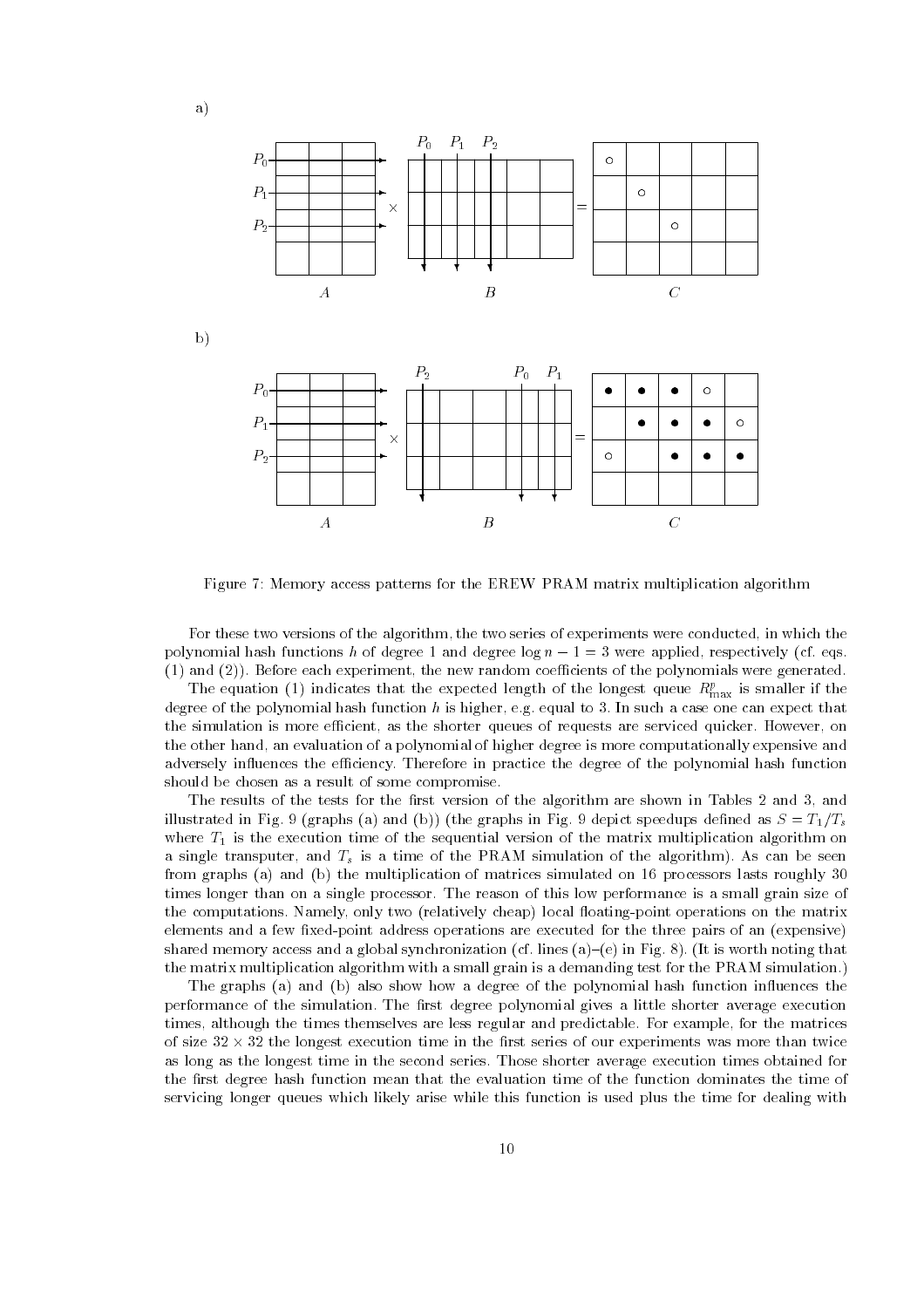```
INT row:
         REAL tmp-
 tmpa-
 tmpb
         SEQ
             row := iVAL OffsetB IS a * b:
             VAL OsetC IS -
a  b-
b  c
             WHILE row < aSEQ
                    VAL RowOff IS row * b:
                    \textbf{SEQ} j = i FOR c
                         VAL col IS -
j REM c
                        SEQ
                            \ldots , \ldots . \ldots , \ldots \ldots \ldots \ldots \ldotsSEQ k = 0 FOR bSEQ
                                - -(a)a load - the state of the state of the state of the state of the state of the state of the state of the state o
(b)\mathcal{L} = \{ \mathcal{L} = \{ \mathcal{L} \mid \mathcal{L} \} \mid \mathcal{L} = \{ \mathcal{L} \} \} . The collection of \mathcal{L} = \{ \mathcal{L} \}(c)the temperature of the temperature of the temperature of the temperature \mathcal{L}_t(d)and the collection of the collection of the collection of the collection of the collection of the collection o
(e)e store-store-store-store-store-store-store-store-store-store-store-store-store-store-store-store-store-store-
                    \Gamma v = r v w + n
```


synonyms

the graphs () and (a) in the results of the results with the second version with the second version of the algorithm in which only the resultant matrix  $\mathbf c$  was stored in the shared memory ( was stored memory 5 contain the corresponding measurements). In that case the shared memory was accessed only once after s floating-point multiplications and s floating-point additions. Due to the greater grain size, the speedups achieved are much better than previously

For the matrices of size  $32 \times 32$  and the hash function of degree 1, we measured the longer average execution time than for the function of higher degree It was caused by an enormous execution time of a single experiment - almost three times bigger than the average. In that experiment the hash function of the randomly generated coefficients mapped almost all writing requests in every step of the simulation into the same module of the shared memory

#### EXPERIMENTS ON SIM2

During the experiments on the simulator SIM2 only the polynomial hash function of degree 1 was used for the matrices of size  $96 \times 96$ . The results obtained are showed in Table 6. Contrary to our expectations the introducing of parallel slackness by running a number of threads on each transputer resulted in only slight improvement of the efficiency of simulations. For example, for the matrices of size is the speedup equals on to structure the content of the Simms (i.e. 2000) and SIM in SIM in

#### 9 Conclusions

In the paper the problem of the randomized simulation of an EREW PRAM on an MPC was studied The two kinds of simulators based on utilizing universal hashing were designed and implemented in the occam language. In the first simulator a number of simulating processors was equal to the number of programs of the PRAM so that each processor ran a single program In the second simulator the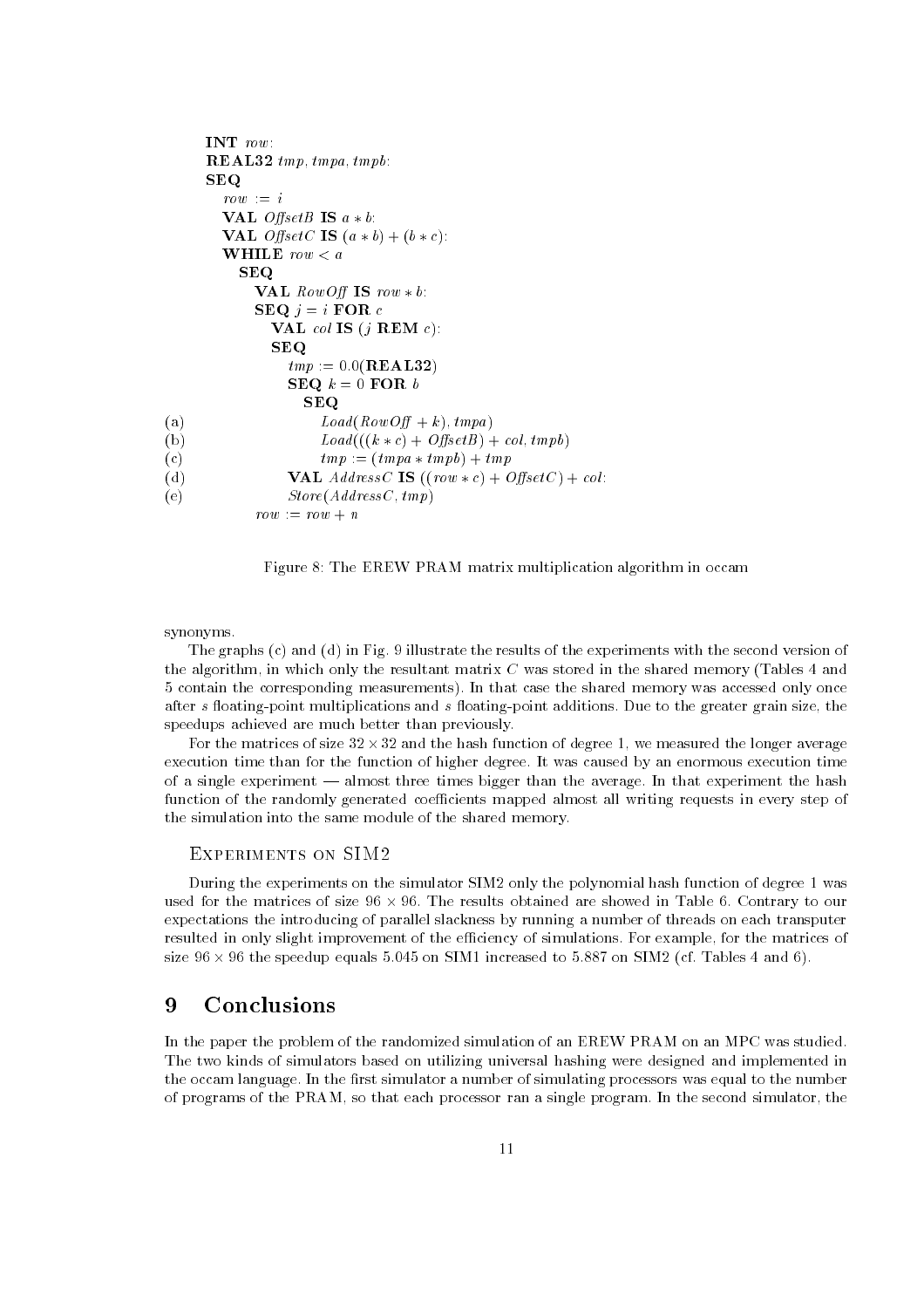

r ignes s is the size of the simulation series a series and size and size is the size of  $\{x\}$  and  $\{x\}$  $\mathbf{A}$ -c in the shared memory has polynomial of degree  $\mathbf{A}$ -d " only matrix C in the shared memory h is a polynomial of degree and respectively

parallel slackness was introduced by executing a number of computation threads on each simulating processor. The practical experiments on the simulators using the Parsys SN9500 parallel computer and the matrix multiplication algorithm as a running example were conducted. The results of the experiments on the first simulator indicate that the PRAM simulation is still not efficient enough to be useful in practice We found out that the cost of the shared memory accesses -recall implemented in the fully connected transputer network via the wormhole routing is relatively high in comparison with the cost of the local computations One of the reasons for this is the fact that a size of messages exchanged during an access is small (an access request can be very can remply and a reply reply to bytes and according to the measurements presented in only roughly a half of the peak T link bandwidth is attained with messages of this size The experiments exhibit that the simulations in which the polynomial hash function of degree 1 is used are more efficient than for the function of higher degree. This means that the evaluation time of the hash function dominates the time of servicing longer queues which likely arise while a lower degree polynomial is applied. Since the simulation is randomized by nature, the simulation times vary among the experiments, especially for the polynomial of degree 1. It is explicable, for the mapping of addresses among the memory modules of the MPC is not so uniform as in the case of polynomials of higher degrees Contrary to our expectations the introducing of parallel slackness in the second simulator improved the efficiency of simulations only in a small degree

### Acknowledgments

We wish to thank the Department of Computer Science, the University of Kent at Canterbury, Great Britain, for providing access to the parallel computing facilities.

### References

 Akl SG The Design and Analysis of Parallel Algorithms PrenticeHall Englewood Clis NJ . . . . . . .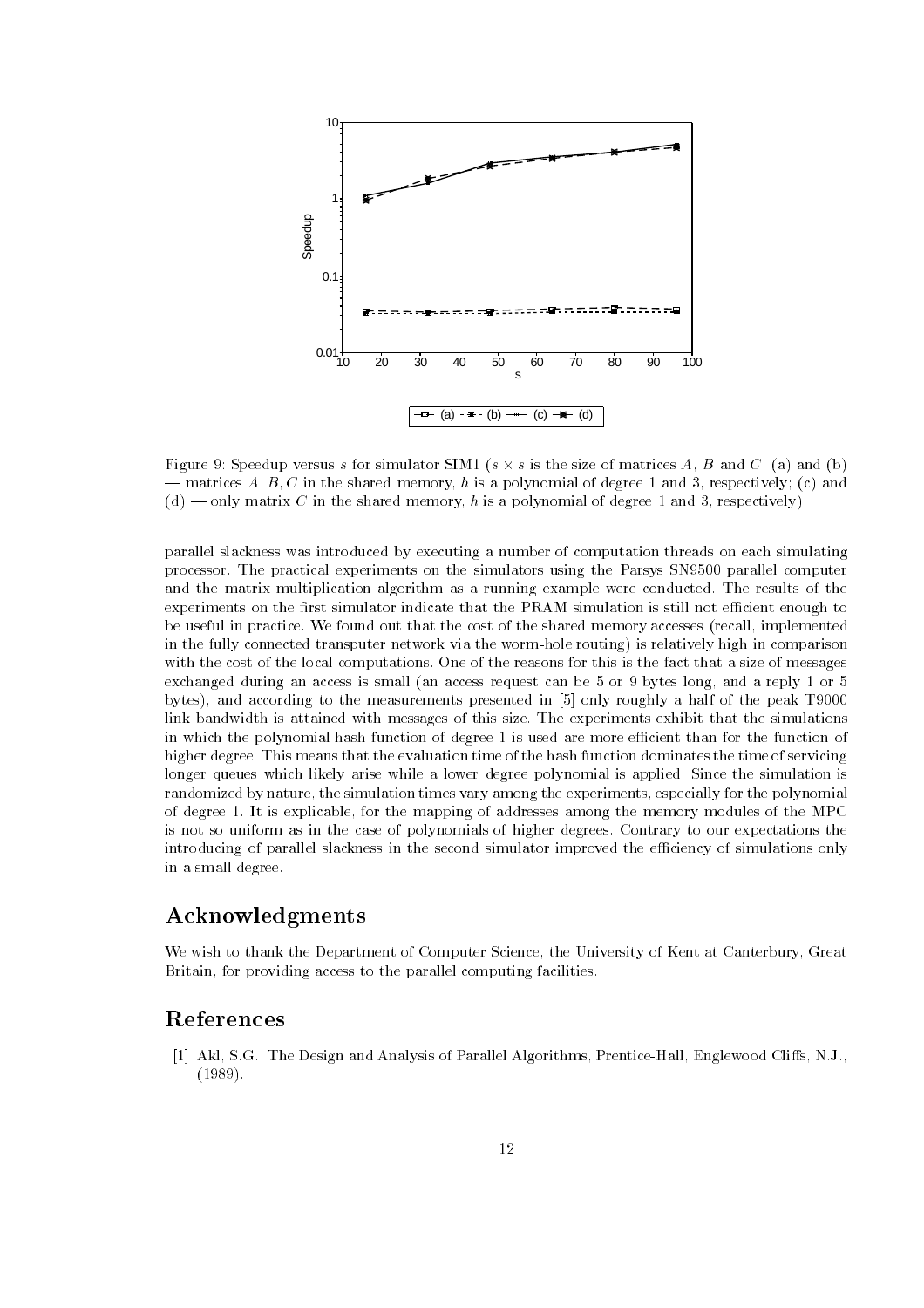- Carter JL and Wegman MN Universal classes of hash functions Journ Comput Syst Sci 
 - !
- Goldschlager LM A unied approach to models of synchronous parallel machines Journ ACM  $\blacksquare$  . The set of the set of the set of the set of the set of the set of the set of the set of the set of the set of the set of the set of the set of the set of the set of the set of the set of the set of the set of the
- Harris TJ A survey of PRAM simulation techniques ACM Computing Surveys -June  $1994), 187-206.$
- Hipperson AM The global communications performance of fully interconnected T ne two the set of the set of the set of the set of the set of the set of the set of the set of the set of the set
- ... The Transport Transport Inc. In the Control International International International International International International International International International International International International Intern
- Mehlhorn K and Vishkin U Randomized and deterministic simulations of PRAMs by parallel machines with restricted granularity of parallel memories Acta Informatica Informatica Acta Informatica Informatica Informatica Informatica Informatica Informatica Informatica Informatica Informatica Informatica Informati
- $\mathbb{R}^n$  , and the system of the system of the system of the system of the system  $\mathbb{R}^n$

### Appendix

| $\mathcal{S}_{1}^{2}$ | Ave       | σ   | Max       | Min       |
|-----------------------|-----------|-----|-----------|-----------|
| 16                    | 6,785     | 2   | 6,788     | 6,780     |
| 32                    | 52,703    | 9   | 52,714    | 52,678    |
| 48                    | 180,009   | 41  | 180,073   | 179,895   |
| 64                    | 435,321   | 47  | 435,424   | 435, 220  |
| 80                    | 857,508   | 71  | 857,622   | 857,345   |
| 96                    | 1,489,708 | 120 | 1,489,900 | 1,489,518 |

Table 1: Timings of the sequential matrix multiplication algorithm

| S   | A ve       | $\sigma$  | Max        | Min        | Speedup |
|-----|------------|-----------|------------|------------|---------|
| -16 | 196.645    | 70,823    | 487.458    | 167,717    | 0.034   |
| -32 | 1,563,557  | 547,189   | 3,818,708  | 1,338,435  | 0.034   |
| 48  | 5,108,992  | 1,188,367 | 9,740,046  | 4,543,431  | 0.035   |
| 64  | 11,876,992 | 2,128,596 | 19,475,317 | 10,785,310 | 0.037   |
| 80  | 23,086,566 | 3,396,817 | 33,650,322 | 21,036,007 | 0.037   |
| -96 | 40,334,448 | 5,499,371 | 5,642,2612 | 35,687,337 | 0.037   |

Table 
 Timings of the algorithm simulated on SIM -matrices A B and C in the shared memory# h  $-$  polynomial of degree 1)